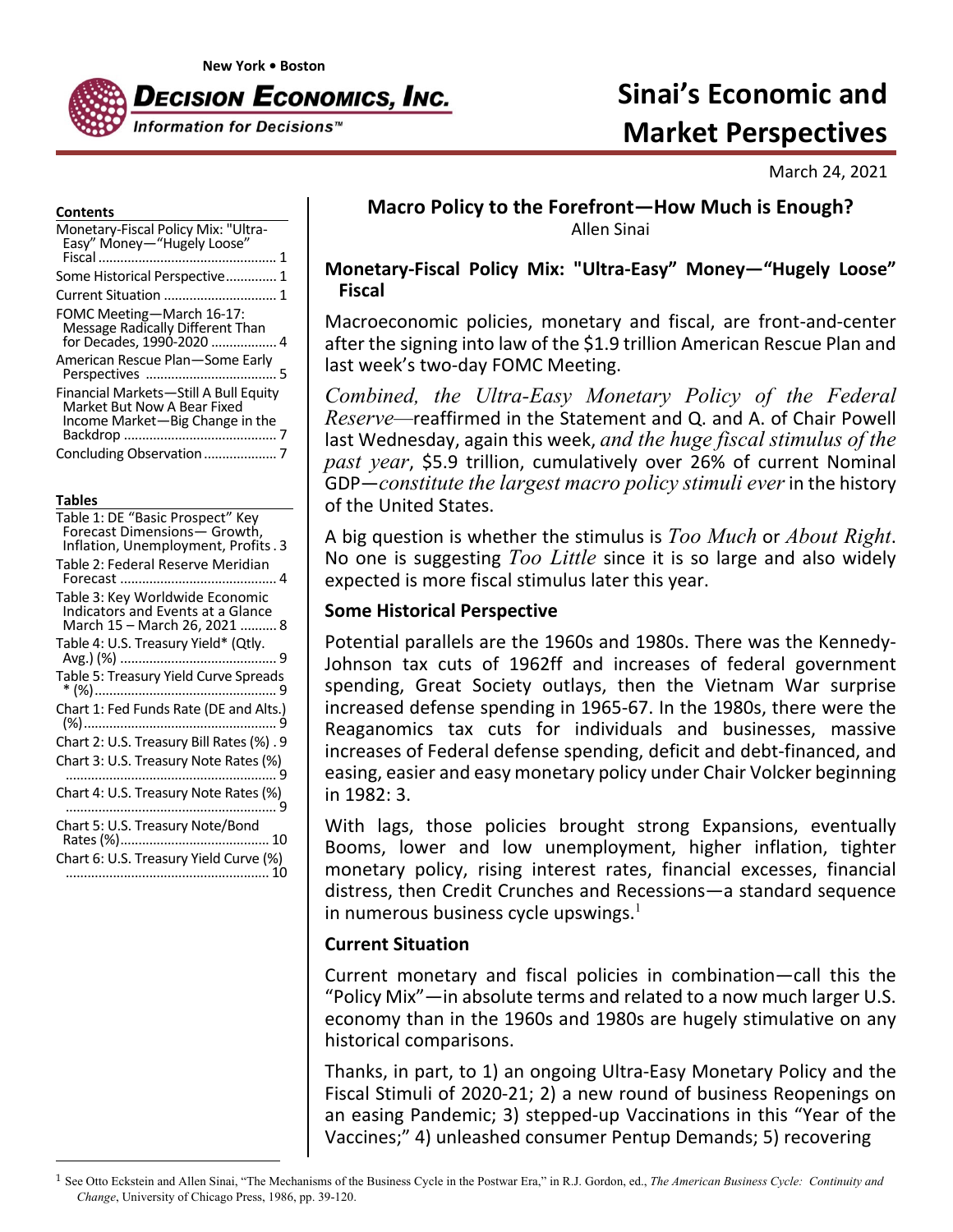economies abroad, especially China; 6) a better mood with improving consumer and business sentiment; 7) and firm guidance and direction from a new more businesslike Washington Administration, *the U.S. economy has snapped back from last year's External Coronavirus Shock-induced Depression faster and stronger-than-expected.*

*The distribution of Macro Risks has shifted quickly to the upside from the downside*.

*DE Odds on a Double-Dip Recession now are down to essentially zero from 15%; on a previously DE optimistic Basic Prospect up to 75% from 65%, and now a Boom possibility later in the Expansion, Odds 10% to 15%, up from zero.* 

*A much stronger, rather than weaker, outcome for the U.S. economy, near- and intermediate-term, now is looking more probable.* 

*This is quite a turnabout* from the dismal prospect a year ago when the Coronavirus External Shock came out of nowhere to crater the U.S. and Global Economies and in order to save lives the responses of public health and governments around‐the‐world were to shut down economies everywhere—*this a set of events never before seen* that led to Recessions and Depressions in numerous countries.

The story of why the quicker, better-than-expected snapback is an important one for business cycles that are External Shock‐induced.

*But the question now, with so many underlying fundamentals moving in a stimulative and positive direction, is whether the macroeconomic policies that have been implemented—Ultra-Easy Monetary Policy in the U.S. and the biggest Fiscal Stimulus in the shortest time ever—might be too much of a good thing*.

On the Coronavirus Pandemic Shock of 2020, the "Year of the Pandemic," and its devastation to public health and the economies of the world, it is understandable that as an offset central banks around‐the‐world, particularly the Federal Reserve, would do everything possible to cushion the effects of the Shock and its Aftermath and to return the U.S. economy to the near Full Employment and Prosperity that existed in February 2020.

For the near‐term, as the full sweep of the American Rescue Plan is read and understood and the Federal Reserve follows its previous guidelines, *a major question does arise as to whether in "The Year of the Vaccines" the Policies and Policy Mix are overdone on stimulus or about right.* 

*Then, there is this time a societal dimension*, not just growth and inflation, unemployment, deficits and debt, to be considered, e.g., Inequality, now egregiously out‐ of‐line in the U.S. and other societal issues as well. *This is now a dimension of policy attention that will stay.*

Given how fast science produced workable and efficacious vaccines and in the U.S. a shift in politics and leadership to an Administration that is properly dealing with the Pandemic as a first priority, *almost as surprising as the original Shock itself is the speed at which the U.S. economy has recovered and what in prospect is a snappy and apparently very sharp upturn.* 

Table 1 shows the latest DE Track for some key parameters of the economy based on the data to‐date, policy assumptions, and the structural nature of the U.S. economy.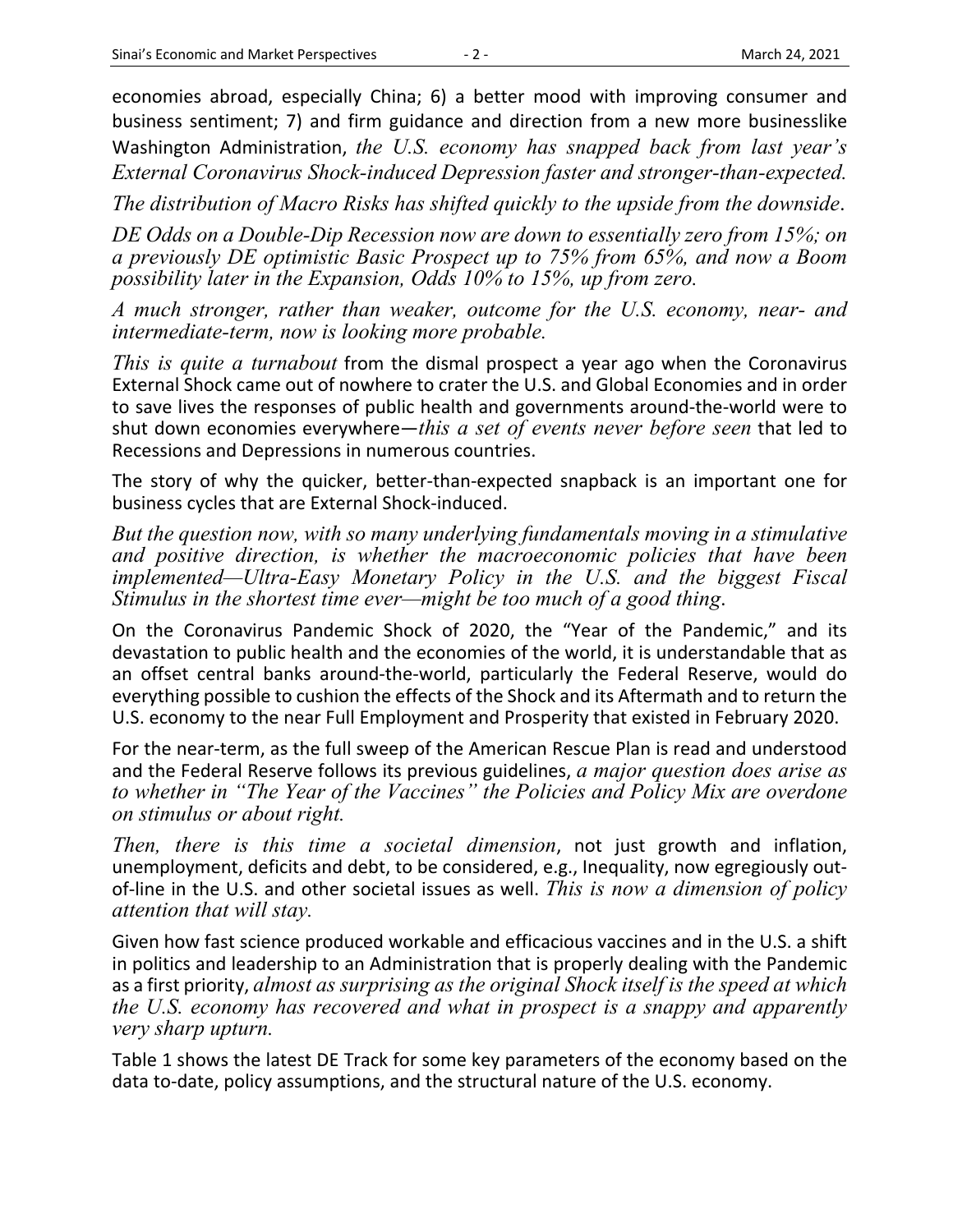|                                             | Quarterly |        |        |        | Annual |        |         |        |        |        |
|---------------------------------------------|-----------|--------|--------|--------|--------|--------|---------|--------|--------|--------|
|                                             | Q1 21F    | Q2 21F | Q3 21F | Q4 21F | Q1 22F | 2019A  | 2020F   | 2021F  | 2022F  | 2023F  |
| <b>Real GDP Growth</b>                      |           |        |        |        |        |        |         |        |        |        |
| (Pct. Chg., Qtrly. at Ann. Rate)            | 6.7       | 5.8    | 5.5    | 6.3    | 5.0    | 2.3    | $-2.4$  | 6.1    | 5.0    | 3.5    |
| Inflation-Consumption                       |           |        |        |        |        |        |         |        |        |        |
| Price Deflator (Pct. Chg. Ann.; YoY)        | 1.6       | 2.5    | 1.9    | 2.0    | 2.3    | 1.5    | 1.2     | 2.0    | 2.2    | 2.4    |
| Unemployment Rate (Pct.)<br>(Ann., Q4 Avg.) | 6.3       | 6.2    | 5.8    | 5.5    | 5.3    | 3.6    | 6.8     | 5.5    | 4.9    | 4.1    |
| <b>S&amp;P500 Op. EPS</b>                   |           |        |        |        |        |        |         |        |        |        |
| (Level, \$s)                                | 43.80     | 44.89  | 47.15  | 48.80  | 47.40  | 166.32 | 144.49  | 184.64 | 205.45 | 221.97 |
| (Pct. Chg., YoY)                            | 30.5      | 58.5   | 19.4   | 13.1   | 8.2    | 1.0    | $-13.1$ | 27.8   | 11.3   | 8.0    |

#### **Table 1 DE "Basic Prospect" Key Forecast Dimensions— Growth, Inflation, Unemployment, Profits**

A-Actual; F-Forecast; Real GDP Annual, Q4-over-Q4; Inflation Annual, Q4-over-Q4; Unemployment Annual, Q4 Average *Source: Decision Economics, Inc. (DE) Basic Prospect March 18, 2021.*

*The economy now is expected to rebound sharply*, to 6.1% Q4‐over‐Q4 this year and to maintain strong above‐trend growth of 5% in 2022, continuing in 2023 at 3.5%.

Price inflation is expected to rise above 2%, accelerating somewhat over the forecast horizon, permitted by the Federal Reserve in order to achieve a longer‐term *Average* Price Inflation of 2% and inflation expectations about the same. *Thisrepresents a huge change in the Federal Reserve approach* for the economy whose per annum real growth over two decades, 2011‐20 and 2001‐10, has languished in the upper 1's.

Chair Powell indicated as most important the full employment objective of the Federal Reserve, but once reached to be more widespread and dispersed than back in February 2020, allowing higher price inflation to be well in‐evidence *before* moving to a less easy stance. And, well in‐advance of doing so, the central bank would provide indications of any coming tightening. There were none last week and none this week in his testimonies with Treasury Secretary Yellen.

With Nominal GDP expected to be over 8% in 2021 and more than 7% in 2022, *growth figures* matching the early 60's Kennedy‐Johnson "Get‐the‐Economy Moving Again" and 1980s Reaganomics *appear in sight*.

Earnings growth, measured by the S&P500 Op. EPS, isforecast to leap almost 28% this year and to rise another 11% in 2022. *These estimates take account of the American Rescue Plan and other fiscal stimulus to-date, but do not assume additional fiscal programs, neither the spending increases nor tax increases being contemplated by the Administration.* 

The earnings growth is cyclically higher than most upcycles for profits relative to Nominal GDP and trend, reflecting companies' continuing lagging in hiring, the substitution of capital for labor, and a seismic shift in the economy's structure to technology and digitally‐ intensive rather than labor‐intensive.

The projected unemployment rate, in the 4%+ range by 2023:Q4, is higher than the 3.5% expected by the Federal Reserve.

But, because of a rising inflation, longer-duration interest rates, U.S. Treasury yields 7 years‐and‐up, are expected to rise, on average, *at times sharply*. By the Summer, *the 10 year U.S. Treasury yield is forecast at 2-1/8%-to-2-3/8% and near yearend 2-3/4% to-3%*.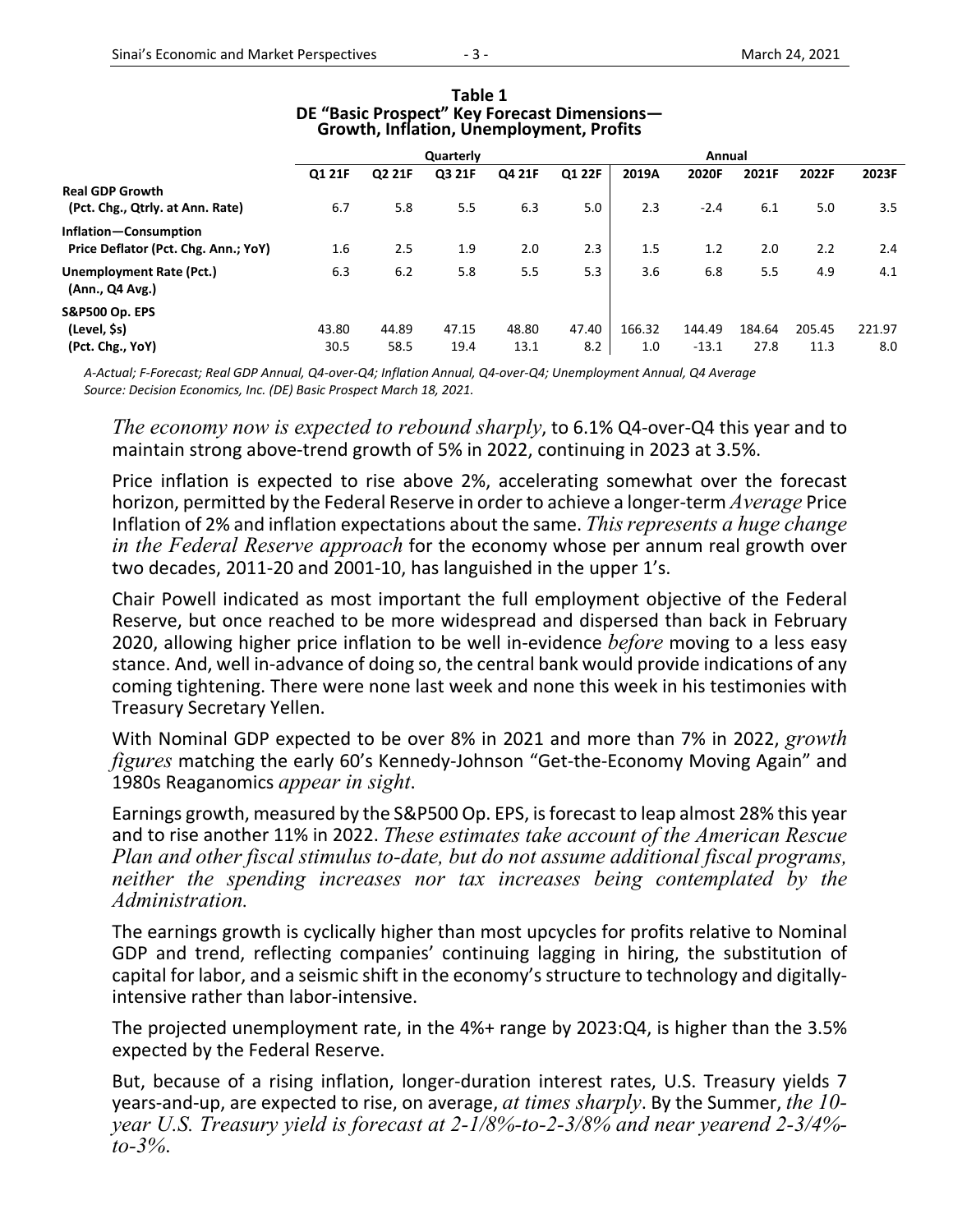With inflation at 2%+, maybe to touch 3%‐or‐so, and *Average* Price Inflation over a number of years headed toward 2%, *a nominal long-term interest rate of 3%-or-more would seem to be a reasonable expectation, given history.* 

## **FOMC Meeting—March 16‐17: Message Radically Different Than for Decades, 1990‐2020**

The Federal Reserve forecasts from last week's FOMC Meeting are shown in Table 2. Chair Powell provided a view that the economy was improving in the near-term and inflation firming up; otherwise, the Statement and Q. and A. was much the same as had been.

*Notable was the upgrading in the forecasts of the FOMC*, particularly near-term real economic growth and significantly higher inflation this year, viewed as largely transitory, but with both Overall Price Inflation and the "Core" expected to be 2%‐or‐above through 2023, a *new and higher Federal Reserve inflation forecast than previously*.

*At the same time, however, no increase in the Federal funds rate was seen* despite the higher inflation, underscoring *the Forward Guidance of a Federal Reserve that will*  wait until well after price inflation exceeds 2% before raising short-term interest *rates*. The \$120 billion per month purchases of U.S. Treasury and mortgage‐backed securities was unchanged with no indication of when or under exactly what conditions the pace of additions to the Federal Reserve's balance sheet might be changed.

|                                  | 2021 | 2022 | 2023 | Long-run |
|----------------------------------|------|------|------|----------|
| Change in Real GDP (Pct.)        | 6.5  | 3.3  | 2.2  | 1.8      |
| December projection              | 4.2  | 3.2  | 2.4  | 1.8      |
| Unemployment Rate (Pct.)         | 4.5  | 3.9  | 3.5  | 4.0      |
| December projection              | 5.0  | 4.2  | 3.7  | 4.1      |
| <b>PCE Inflation (Pct.)</b>      | 2.4  | 2.0  | 2.1  | 2.0      |
| December projection              | 1.8  | 1.9  | 2.0  | 2.0      |
| <b>Core PCE Inflation (Pct.)</b> | 2.2  | 2.0  | 2.1  | --       |
| December projection              | 1.8  | 1.9  | 2.0  | --       |
| <b>Federal Funds Rate (Pct.)</b> | 0.1  | 0.1  | 0.1  | 2.5      |
| December projection              | 0.1  | 0.1  | 0.1  | 2.5      |

## **Table 2 Federal Reserve Median Forecast—March 17, 2021**

*Real GDP and Inflation, Q4‐over‐Q4; Unemployment, Q4 Average Source: Federal Reserve Board, March 17, 2021.*

*Here, the burst up in growth in 2021 is viewed as largely Transitory, 6.5% YoY*, fading to a still solid 3.3% in 2022 and then only 2.2% in 2023. Still, these three years show growth stronger than trend, estimated at 1.8%. The decline in the unemployment rate is consistent with growth above trend, which, if it occurs, would reduce the "Gap" between potential and actual Real GDP, given the assumed 1.8% trend growth for potential output.

The decline in the unemployment rate to essentially Full Employment or a little below, 3.5% by yearend 2023, also is consistent with a diminishing "Gap."

There is *no Phillips Curve* in the Federal Reserve projections; i.e., accelerating price inflation as the unemployment rate approaches Full Employment. This reflects the many years of the acceleration hypothesis not being supported by actual data and a rejection of the Phillips Curve and a Pre‐emptive "Ahead of the Curve" inflation stance by the current Federal Reserve.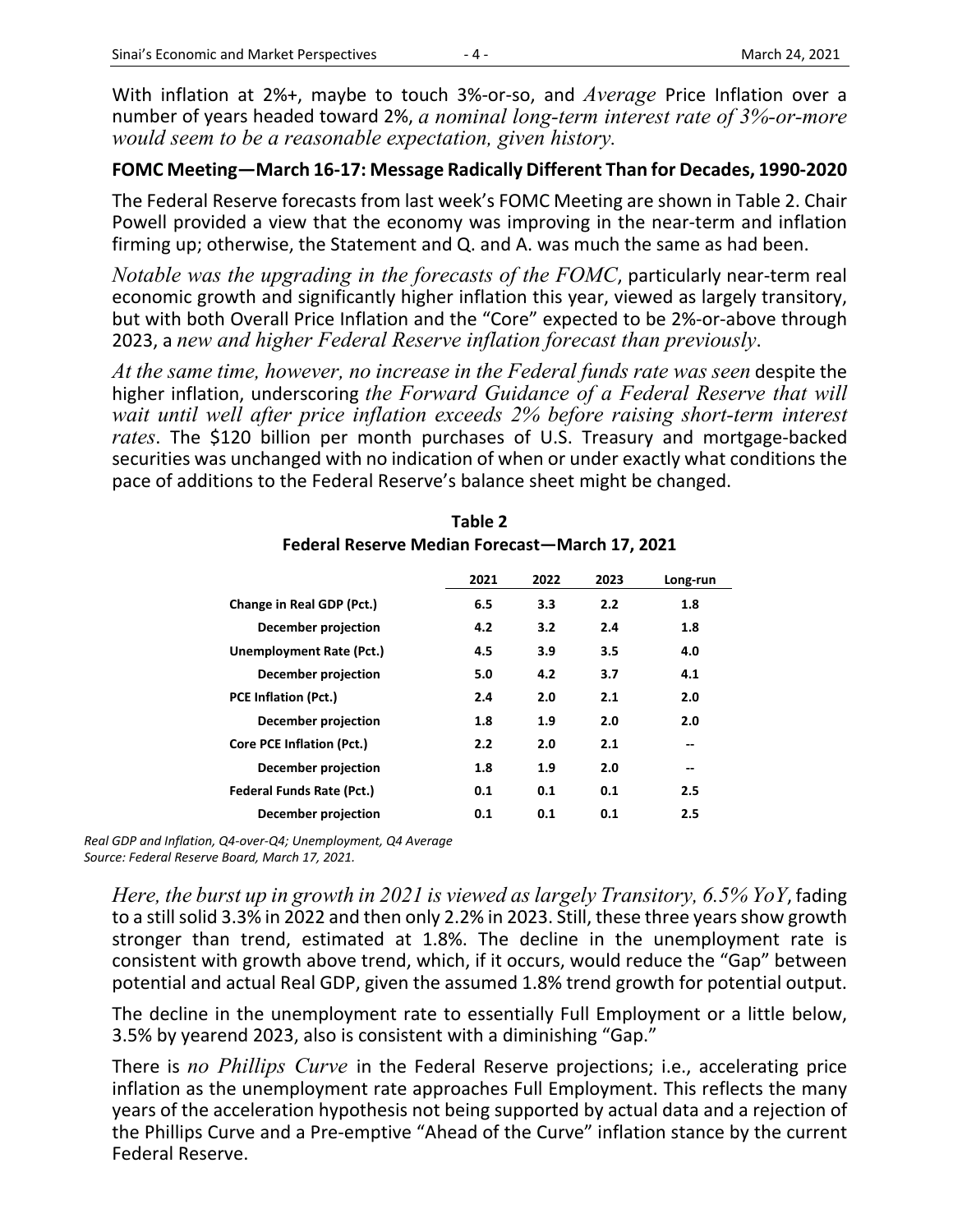The DE projections of above-trend growth greater than the Federal Reserve's Median reflect a higher estimated potential long-run rate of growth and the effect of technology on potential, perhaps half‐a‐percentage point higher, estimated at 2.3% per year.

That higher productivity growth is consistent with a slower decline for the unemployment rate and higher level of unemployment in 2023 than expected in the Median Federal Reserve forecast.

Inflation in the DE projections is about the same as the Federal Reserve's but does show some acceleration as the "Gap" between potential and actual output declines and the economy approaches full capacity.

Both the Federal Reserve and DE projections are within range of one another given the margins of error surrounding the projections.

Some notables—

- 1) For the Federal Reserve, the 2021 rebound essentially is Transitory, not Permanent.
- 2) Price inflation bounces up in 2021 because of base period comparisons then subsides, is Transitory not Permanent; no acceleration is indicated.
- 3) The unemployment rate declines, but slowly in approaching Full Employment.
- 4) The federal funds rate is held at zero; no change for three years.
- 5) Most important, the Federal Reserve will let price inflation run over 2% rather than pre‐empt it, the latter the policy approach from 1980 to 2006. *The lagging behind the curve of price inflation until expected inflation is 2% and well over 2% actual price inflation represents a huge change in monetary policy,* leaving the 10-year U.S. Treasury yield to be set by the markets.

Differences, however, in the two forecasts are significant, particularly the *stronger growth for longer of the DE projections, a more sticky and intractable return to Full Employment, and somewhat higher price Inflation*.

With strong real economic growth and rising inflation, company nominal revenues should be strong, in‐line with far above‐trend increases in Nominal GDP and reflected in strong earnings for the S&P500.

The current prospects for Federal Reserve policy and fiscal policy through the American Rescue Plan underlie these projections. *No assumptions are made about future fiscal policy changes* which could involve higher corporate tax rates and reduce the earnings shown.

## **American Rescue Plan—Some Early Perspectives**

The American Rescue Plan legislated and signed by President Biden last Wednesday adds to the fiscal stimuli of 2020—the combination of all totaling about \$5.9 trillion.

Cumulatively, thisrepresents over 26% of current Nominal GDP. The American Rescue Plan does have some provisions that go out a number of years so that the fiscal stimulus is not 26% of GDP over the short‐run; it is less. Nevertheless, *over the next one-to-three years, the totality of the stimulus is the greatest relative-to-GDP of any in U.S. history*.

The composition of the program is mostly Transfers and Credits as opposed to outright Federal Government Purchases. Transfers multipliers can be very different from Federal Government Purchases multipliers in size and timing.<sup>2</sup>

<sup>2</sup> See Allen Sinai, "Macroeconomic Policy Challenges and Choices in a Time of Crises," *Challenge*, Part II: "Fiscal Policy and Policies for 'Recovery'," July-August 2009, pp. 53-93, for a full range of large-scale macroeconometric model simulations of various changes in tax and spending policies, Transitory and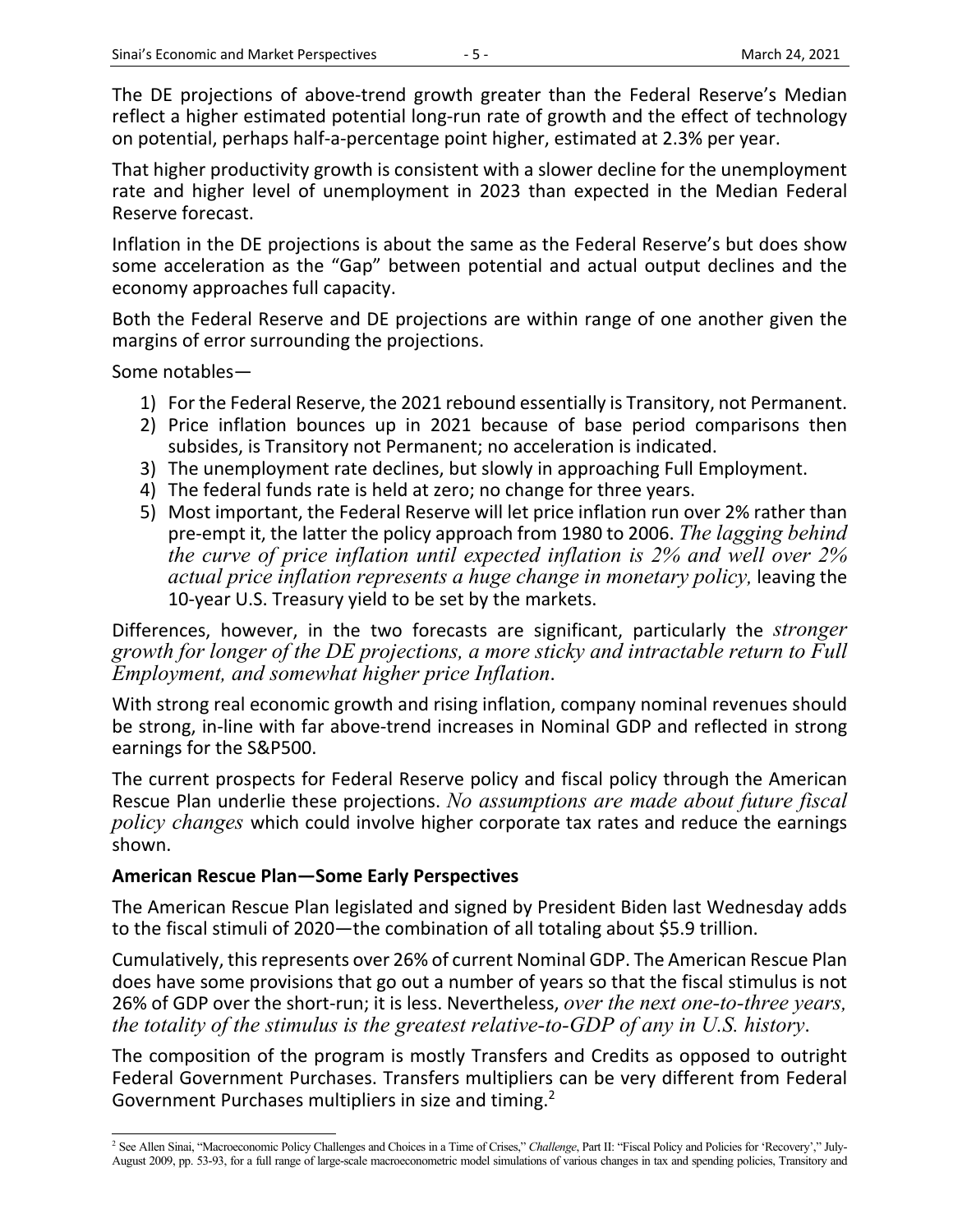The increased federal government outlays that are Transfers, once implemented, do not impact so quickly as Federal Government purchases of Goods and Services, operating through the private sector, consumers and businesses, into spending and saving with private sector spending itself lagging.

If Temporary, the effects of Transfers are small and fleeting—if Permanent, the *effects last much longer relative to a trendline* but in a fullsystem induce responsesthat ultimately take the Transfers multiplier to zero.

Without a full markup of the timing and summary description of this very long American Rescue Plan (about 250 pages in small print), it is hard to provide precise estimates of its impacts and timing.

But, several perspectives can be offered—

- 1. *Magnitude*—\$1.9 trillion is ex‐ante about 8% of Nominal GDP—extremely large.
- 2. *Duration*—the stimulus is concentrated in 2021 and 2022 with a tail of credits thereafter. Its duration must be judged as Transitory as opposed to Permanent, suggesting stronger effects early but then significant fading by 2023.
- 3. *Distribution*—there can be no doubt that the American Rescue Plan favors lower income, lower wealth individuals and families than the high end of the income distribution.
- 4. *Growth and inflation*—if Transient, the largest impacts will occur over the next year‐or‐two but then fade. The \$350 billion State and Local component, given lags in implementation, can stretch longer in its impacts. *With so large a "Gap," potential inflationary effects, near-to-intermediate-term, are minimal*.
- 5. *Deficits and debts*—without a doubt, ex‐ante, likely to drive deficit‐to‐GDP ratios far, far higher and initially debt-to-GDP similarly so, 15%-to-20% for the former and perhaps 130%‐to‐150% for the latter. The effects, ex‐post, would be less so as additional tax revenues induced on higher growth offset some of the deficits and accumulated debt.

However, the legacy of cumulative fiscal stimulus near \$6 trillion will be out-of-history deficit and debt-to-GDP ratios, inviting much later a deficit and debt problem perhaps like the 1980s particularly if, and as, and when the Federal Reserve begins tightening monetary policy, interest rates rise higher.

Because of the ahistorical nature of the stimulus in Magnitude and Duration, the effects are hard to precisely pin down.

Combined with a fully accommodative monetary policy, however, the \$1.9 trillion fiscal stimulus, deficit‐and‐debt‐financed, should have significant maximal impacts on the economy, whatever they may be.

*If the Transfers are spread over time, as opposed to one-time, i.e., more Permanent rather than Transitory, then multipliers and the effects would be greater and extend longer*, supporting higher economic growth and increased spending and saving out of the additional funds. This is *an assumption made by DE and in the projections of Table 1*.

Permanent, simulated over 2009-2018. To be noted particularly are the differences between Transfers and Purchases multipliers; between Transitory and Permanent changes in fiscal policies; and certain Tax and Purchases multipliers. Because of supply-side effects of changes in lowering taxes as against raising purchases, the tax multipliers are permanently higher, a striking result.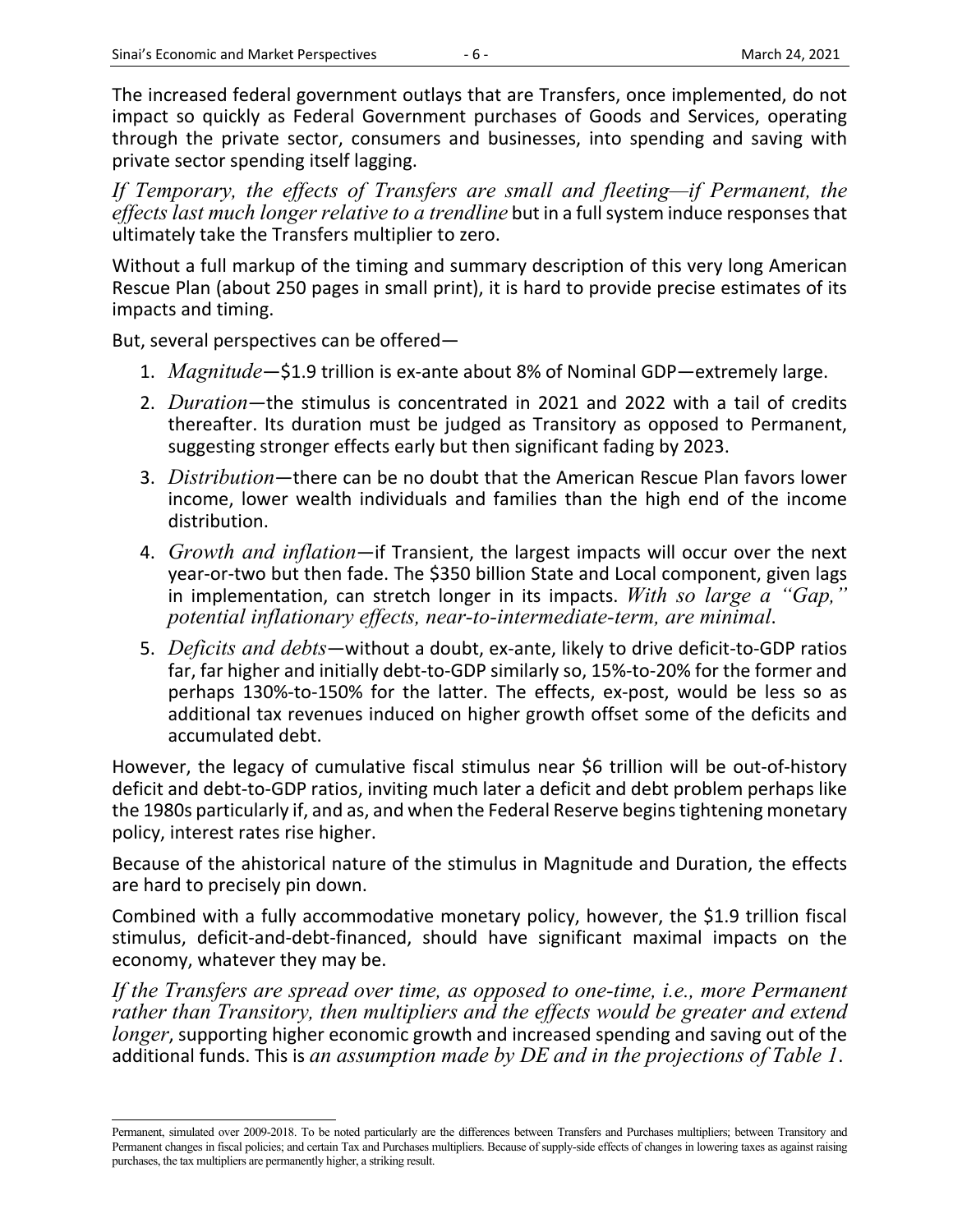## **Financial Markets—Still A Bull Equity Market But Now A Bear Fixed Income Market—Big Change in the Backdrop**

This all suggests continuing Equity Bull Markets, a Bear Fixed Income Market and, for a time, a stronger U.S. dollar, qualitatively similar to the early 1960s and 1982‐87.

On DE's yet another new and stronger macroeconomic set of forecasts, shown in Table 1, company earnings' level and growth are lifted. Because of higher interest rates, P/E Ratios are reduced somewhat.

With the upgraded macroeconomic forecast, inflation projections, and last two quarters of well‐above expectations for the S&P500 Op. EPS, the earnings path shown in Table 1 is higher in levels but the P/E Ratio against Forward Earnings is lower on the rise in long-term interest rates.

With one quarter of 2021 now over, taking one quarter of next year's earnings into the DE estimate of Forward Earnings gives about \$190. With a P/E Ratio now of 20.5 instead of 21, point Fair Value for the S&P500 is 3895 with Upside 4100+ and Downside on a Correction around 3500.

As time goes by more of next year's earnings, now forecasted at \$206, will be pulled into Forward Earnings and the DE estimate of point Fair Value will rise.

At midyear, on a \$195 Forward Earnings estimate for the S&P500, point Fair Value would be 3997 with Upside 4200 and Downside 3600.

This is the short‐to‐intermediate‐term directional view of DE for the S&P500.

The rising U.S. Treasury 10-year bond yield shown in the DE interest rate forecasts attached to this piece are roughly accounted for in these Fair Value estimates.

No account is being taken for whatever new fiscal policies might occur beyond the American Rescue Plan.

The current DE interest rate forecasts are shown in the Tables at the end of this article.

## **Concluding Observation**

The verdict of the 1960s and 1980s, to the extent history might be similar to this episode, is a rising stock market and rising interest rates. Not until the Federal Reserve begins a much tighter policy of tapering asset purchases and raising the Federal funds rate would there be a major Bear Equity Market risk.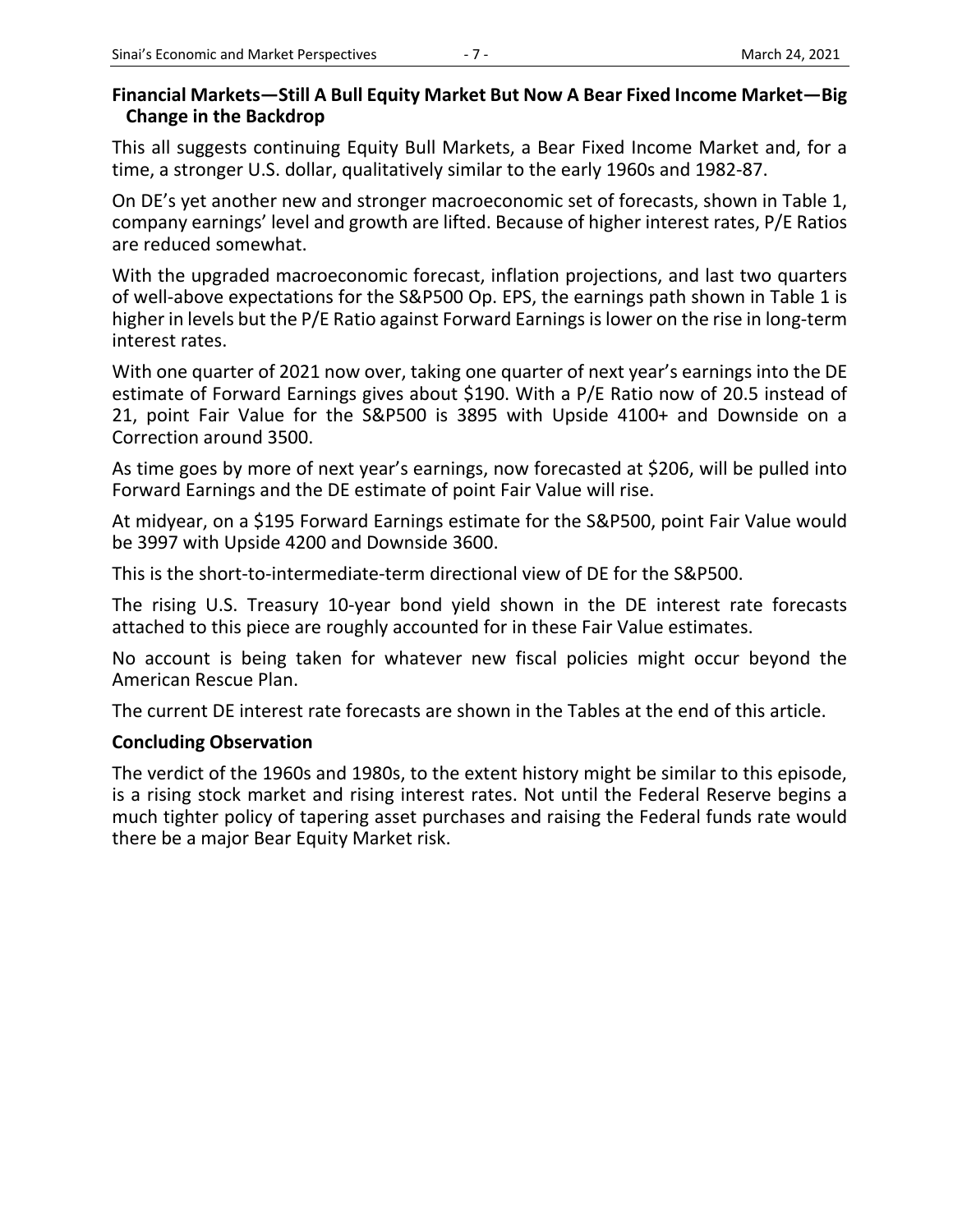| Table 3                                                  |
|----------------------------------------------------------|
| Key Worldwide Economic Indicators and Events at a Glance |
| March 22 – April 2, 2021                                 |

|             | Release                                                             | Time (EST)                                                    | Last                 | DE / Consensus             | Comment/Event/Venue                                                                                                        |
|-------------|---------------------------------------------------------------------|---------------------------------------------------------------|----------------------|----------------------------|----------------------------------------------------------------------------------------------------------------------------|
| <b>U.S.</b> | Dur. Gds. (Feb)                                                     | <b>Mar 22-Mar 26</b><br>We 8:30 am                            | 3.4%                 | $1\% / 1\%$                | Durable Goods Orders grow for tenth straight                                                                               |
|             |                                                                     |                                                               |                      |                            | month.                                                                                                                     |
|             | Pers. Income (Feb)                                                  | Fr 8:30 am                                                    | 10%                  | $-6.2% / -7%$              | Income to dip after massive Direct Payments in                                                                             |
|             | Consumption (Feb)                                                   | Fr 8:30 am                                                    | 2.4%                 | $-0.7\%$ / $-0.6\%$        | January.<br>Consumption falls after burst in January, but \$1,400<br>checks will add support ahead.                        |
|             | CB Cons. Conf. (Mar)                                                | <b>Mar 29-Apr 2</b><br>Tu 10:00 am                            | 91.3                 | 94.5                       | Consumer Confidence continues to improve with<br>vaccinations and fiscal support.                                          |
|             | ISM Mftg. (Mar)<br>Nonfarm Pay. (Mar)                               | Th 10:00 am<br>Fr 8:30 am                                     | 60.8<br>379K         | 61<br>289K / 625K          | Mftg. Sector will continue to show solid growth.<br>Nonfarm Payrolls rise but Labor Market Recovery<br>has long way to go. |
|             | Unemp. Rate (Mar)                                                   | Fr 8:30 am                                                    | 6.2%                 | $6.1\% / 6.1\%$            | Unemployment Rate stays steady.                                                                                            |
| <b>EUR</b>  | Markit PMI (Mar)                                                    | <b>Mar 22-Mar 26</b><br>We 5:00 am                            | 48.8                 | 48.5 / 48                  | Composite PMI remains in contraction zone due to<br>Services.                                                              |
|             | Cons. Conf. (Mar)                                                   | We 11:00 am                                                   | $-14.8$              | $-15.3 / -16$              | Consumer Confidence still weak with slow vaccine<br>distribution.                                                          |
|             | Econ. Conf. (Mar)<br>CPI (Mar)                                      | <b>Mar 29-Apr 2</b><br>Tu 5:00 am<br>We 6:00 am               | 93.4<br>0.2%         | 94.5<br>0.2%               | Economic Sentiment to rise yet remains low.<br>Consumer Prices increase near prior pace.                                   |
| <b>CHN</b>  | 1-Yr Loan Pr. Rate<br>5-Yr Loan Pr. Rate                            | <b>Mar 22-Mar 26</b><br>Su 9:30 pm<br>Su 9:30 pm              | 3.85%<br>4.65%       | Hold / Hold<br>Hold / Hold | People's Bank of China (PBOC) to hold on rates<br>with Recovery on track.                                                  |
|             | NBS Mftg. PMI (Mar)<br>NBS N.M. PMI (Mar)<br>Caixin Mftg. PMI (Mar) | <b>Mar 29-Apr 2</b><br>Tu 9:00 pm<br>Tu 9:00 pm<br>We 9:45 pm | 50.6<br>51.4<br>50.9 | 51<br>52<br>51.6           | PMIs to improve as restrictions are relaxed and<br>businesses are getting back to normal.                                  |
| <b>JPN</b>  | Tokyo CPI (Mar)                                                     | <b>Mar 22-Mar 26</b><br>Th 7:30 pm                            | $-0.3%$              | -0.3%/ -0.3% YoY           | Tokyo CPI likely to stay deflated amid extended<br>emergency in the area.                                                  |
|             | Unemp. Rate (Feb)<br>Retail Sales (Feb)                             | Mar 29-Apr 2<br>Mo 7:30 pm<br>Mo 7:50 pm                      | 2.9%<br>$-1.7%$      | 2.9%<br>$-0.6%$            | Unemployment Rate stabilizes.<br>Consumption to continue to fall on declining<br>demand amid the emergency.                |
|             | Indus. Prod. (Feb P)                                                | Tu 7:50 pm                                                    | 4.3%                 | 4%                         | Indus. Prod. to gain steam on rising demand of<br>semiconductor.                                                           |
| U.K.        | Unemp. Rate (Jan)<br>CPI (Feb)                                      | <b>Mar 22-Mar 26</b><br>Tu 3:00 am<br>We 3:00 am              | 5.1%<br>$-0.2%$      | $5.2\% / 5.2\%$<br>0.2%    | Three-month Unemployment Rate to tick up.<br>Consumer Prices rise following contractions in two<br>of three prior months.  |
|             | Retail Sales (Feb)                                                  | Fr 3:00 am                                                    | $-8.2%$              | $2.4\% / 2.2\%$            | Sales rebound after large contraction.                                                                                     |
|             | Mortgage Aprv. (Feb)                                                | <b>Mar 29-Apr 2</b><br>Mo 4:30 am                             | 99K                  | 95K                        | Mortgage Approvals ease but still elevated.                                                                                |
| <b>MEX</b>  | <b>Banxico Decision</b>                                             | <b>Mar 22-Mar 26</b><br>Th 3:00 pm                            | 4.25%                | Hold / Hold                | Banxico to hold on rate as policymakers have stated<br>limited room for further cuts.                                      |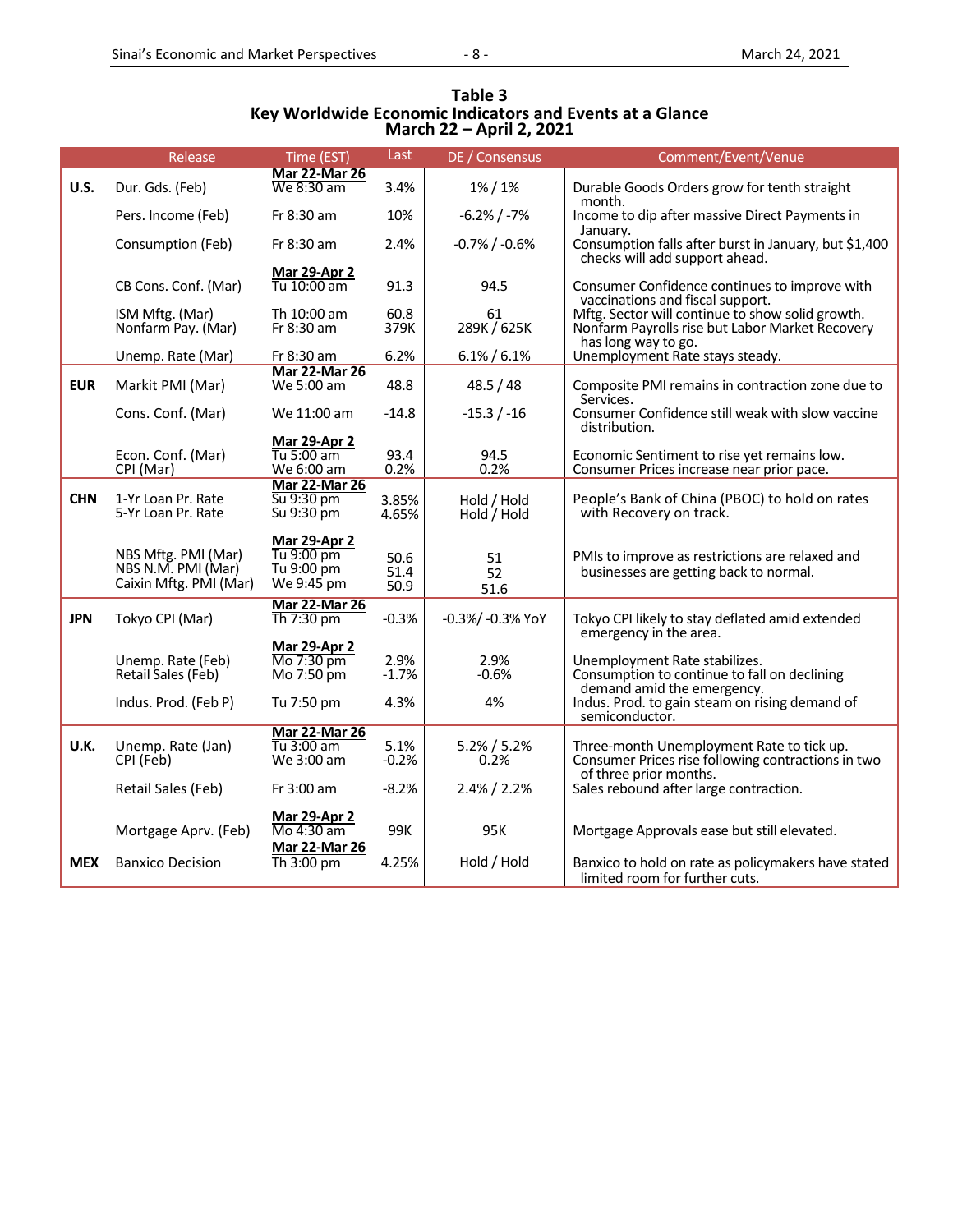**Table 4 U.S. Treasury Yield\* (Qtly. Avg.) (%)** 

| Treas.           | 20Q4A | 21Q1F | 21Q2F | 21Q3F | 21Q4F |
|------------------|-------|-------|-------|-------|-------|
| 3 <sub>mo</sub>  | 0.09  | 0.02  | 0.05  | 0.06  | 0.08  |
| 12 <sub>mo</sub> | 0.09  | 0.11  | 0.18  | 0.26  | 0.34  |
| 2yr              | 0.15  | 0.17  | 0.28  | 0.41  | 0.53  |
| 5yr              | 0.38  | 0.83  | 1.09  | 1.34  | 1.59  |
| 10 <sub>vr</sub> | 0.89  | 1.61  | 1.97  | 2.31  | 2.65  |
| 30yr             | 1.62  | 2.48  | 2.83  | 3.14  | 3.45  |

**Fed Funds Rate (DE and Alts.) (%)**  1.4 Percent Actual: Forecast 1.2 1.0 0.8 0.6 0.4 0.2 0.0 2001 2002 2003 2004 2102 2102 2103 2104 2202  $DE$   $\longrightarrow$  Futures  $\longrightarrow$  FOMC Median

**Chart 1** 

**Chart 3 U.S. Treasury Note Rates (%)**  0.0 0.3 0.6 0.9 1.2 1.5 1.8 0.0 0.5 1.0 1.5 2.0 2.5 3.0 3.5  $20^{02}$   $2^{00^2}$   $2^{00^4}$   $2^{10^2}$   $2^{10^2}$   $2^{10^3}$   $2^{10^4}$   $2^{10^3}$ <br>Spd. 2yr-5yr(Right)  $2^{10^3}$   $2^{10^4}$   $2^{10^3}$ Percent Actual Forecast



| Spread     | 20Q4A     | 21Q1F | 21Q2F | 2103F | 21Q4F |
|------------|-----------|-------|-------|-------|-------|
| 3mo-2vr    | 0.06      | 0.14  | 0.24  | 0.34  | 0.46  |
| 3mo-10yr   | 0.80      | 1.59  | 1.92  | 2.24  | 2.57  |
| 3mo-30yr   | 1.53      | 2.45  | 2.78  | 3.07  | 3.37  |
| $2yr-10yr$ | 0.74<br>I | 1.44  | 1.69  | 1.90  | 2.11  |
| $2yr-30yr$ | 1.47      | 2.31  | 2.54  | 2.73  | 2.92  |
| 10yr-30yr  | 0.73      | 0.87  | 0.86  | 0.83  | 0.80  |